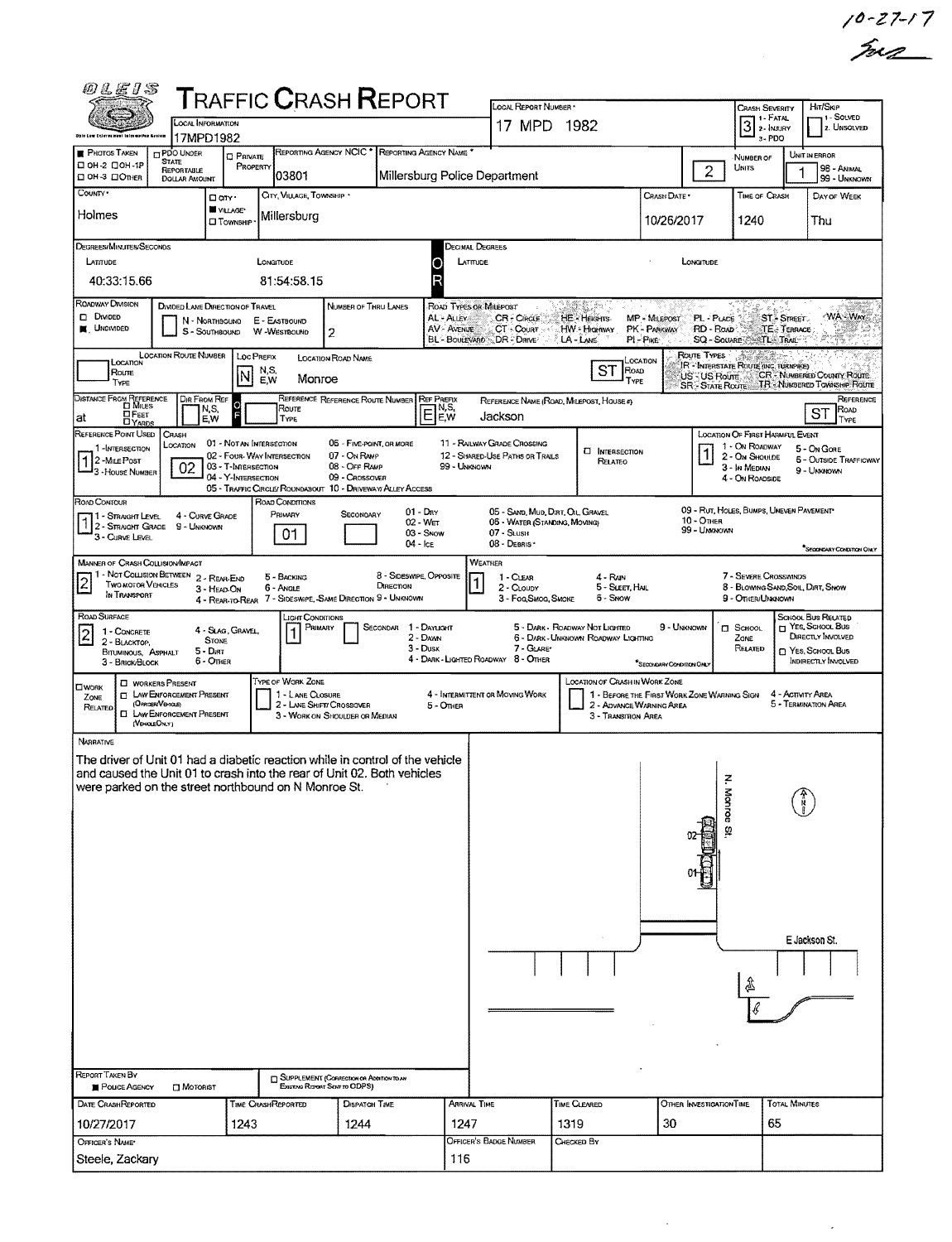| 0LE1S                                                                 |                                          | JNIT                                                                    |                                                         |                                                                                 |                  |                                                                                                          |                                  |                                                                       |                                  |                                                  |                                                                  |                                                        |                                                                                                                                                                                                                     |  |  |  |
|-----------------------------------------------------------------------|------------------------------------------|-------------------------------------------------------------------------|---------------------------------------------------------|---------------------------------------------------------------------------------|------------------|----------------------------------------------------------------------------------------------------------|----------------------------------|-----------------------------------------------------------------------|----------------------------------|--------------------------------------------------|------------------------------------------------------------------|--------------------------------------------------------|---------------------------------------------------------------------------------------------------------------------------------------------------------------------------------------------------------------------|--|--|--|
|                                                                       |                                          |                                                                         |                                                         |                                                                                 |                  |                                                                                                          |                                  |                                                                       |                                  |                                                  | LOCAL REPORT NUMBER                                              | 17 MPD 1982                                            |                                                                                                                                                                                                                     |  |  |  |
| UNIT NUMBER                                                           |                                          |                                                                         |                                                         | OWNER NAME: LAST, FIRST, MIDDLE ( C) SAME AS DRIVER )                           |                  |                                                                                                          |                                  |                                                                       |                                  | OWNER PHONE NUMBER                               |                                                                  | DAMAGE SCALE                                           | <b>DAMAGE AREA</b>                                                                                                                                                                                                  |  |  |  |
|                                                                       |                                          | Taylor, Shirley, A                                                      |                                                         |                                                                                 |                  |                                                                                                          |                                  |                                                                       |                                  | 740-221-3021                                     |                                                                  | $\overline{2}$                                         | FRONT                                                                                                                                                                                                               |  |  |  |
| OWNER ADDRESS: CITY, STATE, ZIP                                       |                                          |                                                                         | <b>CISAME AS DRIVER )</b>                               |                                                                                 |                  |                                                                                                          |                                  |                                                                       |                                  |                                                  |                                                                  |                                                        |                                                                                                                                                                                                                     |  |  |  |
| 155 Bell Road LT 4, Zanesville, OH, 43701                             |                                          |                                                                         |                                                         |                                                                                 |                  |                                                                                                          |                                  |                                                                       |                                  |                                                  |                                                                  | 1 - NONE                                               | □                                                                                                                                                                                                                   |  |  |  |
| <b>LP STATE</b>                                                       | LICENSE PLATE NUMBER                     |                                                                         |                                                         |                                                                                 |                  | <b>VEHICLE IDENTIFICATION NUMBER</b>                                                                     |                                  |                                                                       |                                  |                                                  | # OccupANTS                                                      | 2 - MINOR                                              |                                                                                                                                                                                                                     |  |  |  |
| ОН                                                                    | HAH6688                                  |                                                                         |                                                         |                                                                                 | 3C4FY8B14T252094 |                                                                                                          | 2                                | 3 - FUNCTIONAL                                                        | ۵<br>п                           |                                                  |                                                                  |                                                        |                                                                                                                                                                                                                     |  |  |  |
| <b>VEHICLE YEAR</b>                                                   | <b>VEHICLE MAKE</b>                      |                                                                         |                                                         |                                                                                 |                  | VEHICLE COLOR                                                                                            |                                  |                                                                       |                                  |                                                  |                                                                  |                                                        |                                                                                                                                                                                                                     |  |  |  |
| 2004                                                                  | Chrysler                                 |                                                                         |                                                         |                                                                                 |                  | PT Cruiser                                                                                               |                                  |                                                                       | BLK                              |                                                  |                                                                  | 4 - DISABLING                                          |                                                                                                                                                                                                                     |  |  |  |
| $P_{\text{ROOF OF}}$<br><b>INSURANCE</b><br>SHOWN                     | <b>INSURANCE COMPANY</b><br>Nationwide   |                                                                         |                                                         |                                                                                 |                  | POLICY NUMBER<br>9234N 360765                                                                            |                                  | Towen By                                                              |                                  |                                                  |                                                                  | 9 - Unknown                                            | о<br>o<br>α                                                                                                                                                                                                         |  |  |  |
| CARRIER NAME, ADDRESS, CITY, STATE, ZIP                               |                                          |                                                                         |                                                         |                                                                                 |                  |                                                                                                          |                                  |                                                                       |                                  |                                                  |                                                                  |                                                        | RFAI<br><b>CARRIER PHONE</b>                                                                                                                                                                                        |  |  |  |
| US DOT                                                                |                                          | VEHICLE WEIGHT GVWR/GCWR                                                |                                                         |                                                                                 |                  | CARGO BODY TYPE                                                                                          |                                  |                                                                       |                                  |                                                  | <b>TRAFFICWAY DESCRIPTION</b>                                    |                                                        |                                                                                                                                                                                                                     |  |  |  |
|                                                                       |                                          |                                                                         |                                                         | 1 - LESS THAN OR EOUAL TO 10K LBS                                               |                  | 01 - No CARGO BODY TYPE/NOT APPLICABL 09 - POLE<br>02 - Bus/VAN (9-15 SEATS, INC DRIVER) 10 - CARGO TANK |                                  |                                                                       |                                  |                                                  |                                                                  | 1 - Two-Way, Not Divideo                               |                                                                                                                                                                                                                     |  |  |  |
| HM PLACARD ID NO.                                                     |                                          |                                                                         | 2 - 10,001 To 26,000K LBS<br>3 - MORE THAN 26,000K LBS. |                                                                                 |                  | 03 - Bus (16+ Seats, Inc Driver)<br>04 - VEHICLE TOWING ANOTHER VEHICLE                                  |                                  | 11 - FLAT BED<br>$12 - D$ ump                                         |                                  |                                                  |                                                                  |                                                        | 112 - Two-Way, Not Divided, Continuous LEFT TURN LANE<br>3 - Two-Way, Divideo, Unprotected (Painteo or Grass >4FT.) Media                                                                                           |  |  |  |
|                                                                       |                                          |                                                                         | HAZARDOUS MATERIAL                                      |                                                                                 |                  | 05 - Logang<br>06 - INTERMODAL CONTAINER CHASIS                                                          |                                  | 13 - CONCRETE MIXER<br><b>14 - AUTO TRANSPORTER</b>                   |                                  |                                                  | 5 - ONE-WAY TRAFFICWAY                                           |                                                        | 4 - Two-WAY, DIVIDED, POSITIVE MEDIANBARRIER                                                                                                                                                                        |  |  |  |
|                                                                       | <b>HM CLASS</b><br><b>NUMBER</b>         | <b>n</b> Related                                                        |                                                         |                                                                                 |                  | 07 - CARGO VAN ENCLOSED BOX<br>08 - GRAIN, CHIPS, GRAVEL                                                 |                                  | 15 - GARBAGE /REFUSE<br>99 - OTHER/UNKNOWN                            |                                  |                                                  | □ Hr / Skip Unit                                                 |                                                        |                                                                                                                                                                                                                     |  |  |  |
| NON-MOTORIST LOCATION PRIOR TO IMPACT                                 |                                          |                                                                         |                                                         | <b>TYPE OF USE</b>                                                              |                  | UMT TYPE                                                                                                 |                                  |                                                                       |                                  |                                                  |                                                                  |                                                        |                                                                                                                                                                                                                     |  |  |  |
|                                                                       |                                          | 01 - INTERSECTION - MARKED CROSSWAL<br>02 - INTERSECTION - NO CROSSWALK |                                                         | $\mathbf 1$                                                                     |                  | 03<br>01 - Sub-COMPACT                                                                                   |                                  |                                                                       |                                  |                                                  |                                                                  |                                                        | PASSENGER VEHICLES (LESS THAN G PASSENGERS MEDIMEANY TRUCKS OR COMBO UNITS > 10K LBS BUS/VAN/LIMO(9 OR MORE INCLUDING DRIVER)<br>13 - SINGLE UNIT TRUCK OR VAN 2AXLE, 6 TIRES 21 - BUS/VAN (9-15 SEATS, INC DRIVER) |  |  |  |
|                                                                       | 03 - INTERSECTION OTHER                  | 04 - MIDBLOCK - MARKED CROSSWALK                                        |                                                         | 1 - PERSONAL                                                                    |                  | 02 - COMPACT<br>99 - UNKNOWN 03 - MID SIZE                                                               |                                  |                                                                       |                                  |                                                  | 14 - SINGLE UNIT TRUCK: 3+ AXLES                                 |                                                        | 22 - BUS (16+ Seats, Inc Driver)                                                                                                                                                                                    |  |  |  |
|                                                                       | 06 - BICYCLE LANE                        | 05 - TRAVEL LANE - OTHER LOCATION                                       |                                                         | 2 - COMMERCIAL                                                                  |                  | OR HIT/SKIP<br>04 - Fut Size<br>05 - Minjvan                                                             |                                  |                                                                       |                                  |                                                  | 15 - SINGLE UNIT TRUCK / TRAILER<br>16 - TRUCK/TRACTOR (BOBTAIL) |                                                        | NON-MOTORIST<br>23 - AMMAL WITH RIDER                                                                                                                                                                               |  |  |  |
|                                                                       | 07 - SHOULDER/ROADSIDE<br>08 - Sidewalk  |                                                                         |                                                         | 3 - GOVERNMENT                                                                  |                  | 06 - Sport Uttury Vehicle<br>07 - PICKUP                                                                 |                                  |                                                                       |                                  | 17 - TRACTOR/SEMI-TRAILER<br>18 - TRACTOR/DOUBLE |                                                                  |                                                        | 24 - AMMAL WITH BUGGY, WAGON, SURREY<br>25 - BICYCLE/PEDACYCLIST                                                                                                                                                    |  |  |  |
|                                                                       | 10 - DRIVE WAY ACCESS                    | 09 - MEDIAN CROSSING ISLAND                                             |                                                         | <b>DIN EMERGENCY</b>                                                            |                  | $08 - V_{AN}$<br>09 - MOTORCYCLE                                                                         |                                  |                                                                       |                                  | 19 - TRACTOR/TRIPLES                             | 20 - OTHER MEDIHEAVY VEHICLE                                     |                                                        | 26 - PEDESTRIAN/SKATER<br>27 - OTHER NON-MOTORIST                                                                                                                                                                   |  |  |  |
|                                                                       | 12 - NON-TRAFFICWAY AREA                 | 11 - SHARED-USE PATH OR TRAIL                                           |                                                         | RESPONSE                                                                        |                  | 10 - MOTORIZED BICYCLE<br>11 - SNOVMOBILE/ATV                                                            |                                  |                                                                       |                                  |                                                  | HASHM PLACARD                                                    |                                                        |                                                                                                                                                                                                                     |  |  |  |
|                                                                       | 99 - OTHER/UNKNOWN                       |                                                                         |                                                         |                                                                                 |                  | 12 - OTHER PASSENGER VEHICLE                                                                             |                                  |                                                                       |                                  |                                                  |                                                                  |                                                        |                                                                                                                                                                                                                     |  |  |  |
| SPECIAL FUNCTION 01 - NONE                                            | 02 - Тах                                 |                                                                         |                                                         | 09 - AMBULANCE<br>10 - Fine                                                     |                  | 17 - FARM VEHICLE<br>18 - FARM EQUIPMENT                                                                 |                                  | MOST DAMAGED AREA<br>01 - None                                        |                                  |                                                  | 08 - LEFT SIDE                                                   | 99 - UNKNOWN                                           | Астюм<br>1 - Non-Contact                                                                                                                                                                                            |  |  |  |
| 01                                                                    |                                          | 03 - RENTAL TRUCK (OVER 10K LBS)                                        |                                                         | 11 - HIGHWAY/MAINTENANCE<br>04 - Bus - School (Public or Private) 12 - Military |                  | 19 - Мотовноме<br>20 - Gour Cart                                                                         | 02                               | 02 - CEMTER FRONT<br>03 - Right Front                                 |                                  |                                                  | 09 - LEFT FRONT<br>10 - TOP AND WINDOWS                          |                                                        | 3 <br>2 - Non-Colusion<br>3 - STRIKING                                                                                                                                                                              |  |  |  |
|                                                                       | 05 - Bus - TRANSIT<br>06 - Bus - CHARTER |                                                                         |                                                         | 13 - Pouce<br>14 - Pustic Utium                                                 |                  | $21 -$ TRAIN<br>22 - OTHER (EXPLANIN NARRATIVE)                                                          |                                  | <b>IMPACT ARE 04 - RIGHT SIDE</b><br>05 - Right Rear                  |                                  |                                                  | 11 - UNDERCARRIAGE<br>12 - LOAD/TRAILER                          |                                                        | 4 - STRUCK<br>5 - STRIKING/STRUCK                                                                                                                                                                                   |  |  |  |
|                                                                       | 07 - Bus - SHUTTLE<br>08 - Bus - OTHER   |                                                                         |                                                         | 15 - OTHER GOVERNMENT<br>16 - CONSTRUCTION EQIP.                                |                  |                                                                                                          | 02 <sub>2</sub>                  | 06 - REAR CENTER<br>07 - LEFT REAR                                    |                                  |                                                  | 13 - TOTAL (ALL AREAS)<br>14 - Отнен                             |                                                        | 9 - UNKNOWN                                                                                                                                                                                                         |  |  |  |
| PRE- CRASH ACTIONS                                                    |                                          |                                                                         |                                                         |                                                                                 |                  |                                                                                                          |                                  |                                                                       |                                  |                                                  |                                                                  |                                                        |                                                                                                                                                                                                                     |  |  |  |
| 01                                                                    | MOTORIST                                 | 01 - STRAIGHT AHEAD                                                     |                                                         | 07 - MAKING U-TURN                                                              |                  | 13 - Negotiating a Curve                                                                                 |                                  | NON-MOTORIST                                                          |                                  |                                                  | 15 - ENTERING OR CROSSING SPECIFIED LOCATIO                      |                                                        | 21 - OTHER NON-MOTORIST ACTION                                                                                                                                                                                      |  |  |  |
|                                                                       |                                          | 02 - BACKING<br>03 - CHANGING LANES                                     |                                                         | 08 - ENTERING TRAFFIC LANE<br>09 - LEAVING TRAFFIC LANE                         |                  | 14 - OTHER MOTORIST ACTIO                                                                                |                                  |                                                                       | 17 - WORKING                     |                                                  | 16 - WALKING RUNNING, JOGGING, PLAYING, CYCLING                  |                                                        |                                                                                                                                                                                                                     |  |  |  |
| 99 - UNKNOWN                                                          |                                          | 04 - OVERTAKING/PASSING<br>05 - MAKING RIGHT TURN                       |                                                         | 10 - PARKED<br>11 - SLOWING OR STOPPED IN TRAFFIC                               |                  |                                                                                                          |                                  |                                                                       | 18 - PUSHING VEHICLE             |                                                  | 19 - APPROACHING OR LEAVING VEHICLE                              |                                                        |                                                                                                                                                                                                                     |  |  |  |
|                                                                       |                                          | 06 - MAKING LEFT TURN                                                   |                                                         | 12 - DRIVERLESS                                                                 |                  |                                                                                                          |                                  |                                                                       | 20 - STANDING                    |                                                  |                                                                  |                                                        |                                                                                                                                                                                                                     |  |  |  |
| <b>CONTRIBUTING CIRCUMSTANCE</b><br>PRIMARY                           | MOTORIST                                 |                                                                         |                                                         |                                                                                 |                  |                                                                                                          |                                  | NON-MOTORIST                                                          |                                  |                                                  |                                                                  | <b>VEHICLE DEFECTS</b>                                 |                                                                                                                                                                                                                     |  |  |  |
|                                                                       | 01 - None                                | 02 - FAILURE TO YIELD                                                   |                                                         | 11 - IMPROPER BACKING                                                           |                  | 12 - IMPROPER START FROM PARKED POSITION                                                                 |                                  | 22 NONE<br>23 - IMPROPER CROSSING                                     |                                  |                                                  |                                                                  |                                                        | 01 TURN SIGNALS<br>02 - HEAD LAMPS                                                                                                                                                                                  |  |  |  |
|                                                                       |                                          | 03 - RAN RED LIGHT<br>04 - RAN STOP SIGN                                |                                                         |                                                                                 |                  | 13 - STOPPED OR PARKED ILLEGALLY<br>14 - OPERATING VEHICLE IN NEGLIGENT MANNER                           |                                  | 24 - DARTING<br>25 - LYING ANDIOR LLEGALLY IN ROADWAY                 |                                  |                                                  |                                                                  |                                                        | 03 - TAIL LAMPS<br>04 - BRAKES                                                                                                                                                                                      |  |  |  |
| SECONDARY                                                             |                                          | 05 - Exceeped Speed Limit<br>06 - UNSAFE SPEED                          |                                                         |                                                                                 |                  | 15 - Swering to Avoid (Due to External Conditions)<br>16 - WRONG SIDEAVRONG WAY                          |                                  | 26 - FALURE TO YIELD RIGHT OF WAY<br>27 - NOT VISIBLE (DARK CLOTHING) |                                  |                                                  |                                                                  |                                                        | 05 - STEERING<br>06 - THE BLOWOUT                                                                                                                                                                                   |  |  |  |
|                                                                       |                                          | 07 - IMPROPER TURN<br>08 - LEFT OF CENTER                               |                                                         | 17 - FALURE TO CONTROL                                                          |                  | 18 - Vision OBSTRUCTION                                                                                  |                                  | 28 - INATTENTIVE<br>29 - FAILURE TO OBEY TRAFFIC SIGNS                |                                  |                                                  | 07 - WORN OR SLICK TIRES<br>08 - TRAILER EQUIPMENT DEFECTIVE     |                                                        |                                                                                                                                                                                                                     |  |  |  |
| 99 - UNKNOWN                                                          |                                          | 09 - FOLLOWED TOO CLOSELY/ACDA<br>10 - IMPROPER LANE CHANGE             |                                                         |                                                                                 |                  | 19 - OPERATING DEFECTIVE EQUIPMENT<br>20 - LOAD SHIFTING/FALLING/SPILLING                                |                                  | /SIGNALS/OFFICER<br>30 - WRONG SIDE OF THE ROAD                       |                                  |                                                  |                                                                  |                                                        | 09 - MOTOR TROUBLE<br>10 - DISABLED FROM PRIOR ACCIDENT<br>11 - OTHER DEFECTS                                                                                                                                       |  |  |  |
|                                                                       |                                          | PASSING OFF ROAD                                                        |                                                         |                                                                                 |                  | 21 - OTHER IMPROPER ACTION                                                                               |                                  | 31 - OTHER NON-MOTORIST ACTION                                        |                                  |                                                  |                                                                  |                                                        |                                                                                                                                                                                                                     |  |  |  |
| <b>SEQUENCE OF EVENTS</b>                                             |                                          |                                                                         |                                                         | 5<br>6                                                                          |                  | <b>NON-COLLISION EVENTS</b>                                                                              |                                  | 06 - EQUIPMENT FAILURE                                                |                                  |                                                  |                                                                  | 10 - Cross Meman                                       |                                                                                                                                                                                                                     |  |  |  |
| 21<br>FIRST                                                           |                                          | Most                                                                    |                                                         |                                                                                 |                  | 01 - OVERTURN/ROLLOVER<br>02 - FIRE/EXPLOSION<br>03 - IMMERSION                                          |                                  | 07 - SEPARATION OF UNITS                                              | (BLOWN TIRE, BRAKE FAILURE, ETC) |                                                  |                                                                  | 11 - CROSS CENTER LINE<br>OPPOSITE DIRECTION OF TRAVEL |                                                                                                                                                                                                                     |  |  |  |
| Harmful<br>EVENT                                                      | <b>HARMFUL</b><br>Event                  |                                                                         |                                                         | 99 - Unknown                                                                    |                  | 04 - JACKKNIFE<br>05 - CARGO/EQUIPMENT LOSS OR SHIFT 09 - RAN OFF ROAD LEFT                              |                                  | 08 - RAN OFF ROAD RIGHT                                               |                                  |                                                  |                                                                  | 12 - DOWNHILL RUNAWAY<br>13 - OTHER NON-COLLISION      |                                                                                                                                                                                                                     |  |  |  |
|                                                                       |                                          |                                                                         |                                                         |                                                                                 |                  | COLLISION WITH FIXED, OBJECT                                                                             |                                  |                                                                       |                                  |                                                  |                                                                  |                                                        |                                                                                                                                                                                                                     |  |  |  |
| COLLISION WITH PERSON, VEHICLE OR OBJECT NOT FIXED<br>14 - PEDESTRIAN |                                          |                                                                         |                                                         | 21 - PARKED MOTOR VEHICLE                                                       |                  | 25 - Impact Attenuator/Crash Cushion33 - Median Cable Barrier<br>26 - BRIDGE OVERHEAD STRUCTURE          |                                  | 34 - MEDIAN GUARDRAIL BARRIER                                         |                                  |                                                  |                                                                  | 41 - OTHER POST, POLE<br>or Support                    | 48 - TREE<br>49 - FIRE HYDRANT                                                                                                                                                                                      |  |  |  |
| 15 - PEDALCYCLE<br>16 - RAILWAY VEHICLE (TRAIN, ENGINE)               |                                          |                                                                         |                                                         | 22 - WORK ZONE MAINTENANCE EQUIPMENT<br>23 - STRUCK BY FALLING, SHIFTING CARGO  |                  | 27 - BRIDGE PIER OR ABUTMENT<br>28 - BRIDGE PARAPET                                                      |                                  | 35 - MEDIAN CONCRETE BARRIER<br>36 - MEDIAN OTHER BARRIER             |                                  |                                                  | 42 - CULVERT<br>43 - Cuna                                        |                                                        | 50 - WORK ZONE MAINTENANCE<br>Есирмент                                                                                                                                                                              |  |  |  |
| 17 - Animal - Farm<br>18 - ANIMAL - DEER                              |                                          |                                                                         | <b>MOTOR VEHICLE</b>                                    | OR ANYTHING SET IN MOTION BY A                                                  |                  | 29 - BRIDGE RAIL<br>30 - GUARDRAIL FACE                                                                  |                                  | 37 - TRAFFIC SIGN POST<br>38 - Overhead Sign Post                     |                                  |                                                  | 44 - Олон                                                        | 45 - EMBANKMENT                                        | 51 - WALL BUILDING, TUNNEL<br>52 - OTHER FIXED OBJECT                                                                                                                                                               |  |  |  |
| 19 - ANIMAL-OTHER<br>20 - MOTOR VEHICLE IN TRANSPORT                  |                                          |                                                                         |                                                         | 24 - OTHER MOVABLE OBJECT                                                       |                  | 31 - GUARDRAILEND<br>32 - PORTABLE BARRIER                                                               |                                  | 39 - LIGHT/LUMINARIES SUPPORT<br>40 - Unury PoLE                      |                                  |                                                  | 46 - FENCE<br>47 - MAILBOX                                       |                                                        |                                                                                                                                                                                                                     |  |  |  |
| UNIT SPEED                                                            |                                          | POSTED SPEED                                                            | TRAFFIC CONTROL                                         |                                                                                 |                  |                                                                                                          |                                  |                                                                       |                                  | <b>UNT DIRECTION</b>                             |                                                                  |                                                        | 9 - UNKNOWN                                                                                                                                                                                                         |  |  |  |
| 4                                                                     | 25                                       |                                                                         | 01                                                      | 01 - No CONTROLS<br>02 - S TOP Skan                                             |                  | 07 - RAILROAD CROSSBUCKS<br>08 - RALROAD FLASHERS                                                        |                                  | 13 - CROSSWALK LINES<br>14 - WALK/DON'T WALK                          |                                  | FROM 2                                           | To                                                               | 1 - Norm<br>2 - South                                  | 5 - NORTHEAST<br>6 - Northwest                                                                                                                                                                                      |  |  |  |
| $\Box$ Stated                                                         |                                          |                                                                         |                                                         | 03 - YIELD Stan<br>04 - TRAFFIC SIGNAL                                          |                  | 09 - RAILROAD GATES<br>10 - Costruction Barricade                                                        | 15 - О тнея<br>16 - Not Reported |                                                                       |                                  |                                                  |                                                                  | $3 - EAST$<br>4 - West                                 | 7 - SOUTHEAST<br>8 - SOUTHMEST                                                                                                                                                                                      |  |  |  |
| <b>ESTIMATED</b>                                                      |                                          |                                                                         |                                                         | 05 - TRAFFIC FLASHERS<br>06 - SCHOOL ZONE                                       |                  | 11 - PERSON (FLAGGER, OFFICER<br><b>12 - PAVEMENT MARKINGS</b>                                           |                                  |                                                                       |                                  |                                                  |                                                                  |                                                        |                                                                                                                                                                                                                     |  |  |  |
|                                                                       |                                          |                                                                         |                                                         |                                                                                 |                  |                                                                                                          |                                  |                                                                       |                                  |                                                  |                                                                  |                                                        |                                                                                                                                                                                                                     |  |  |  |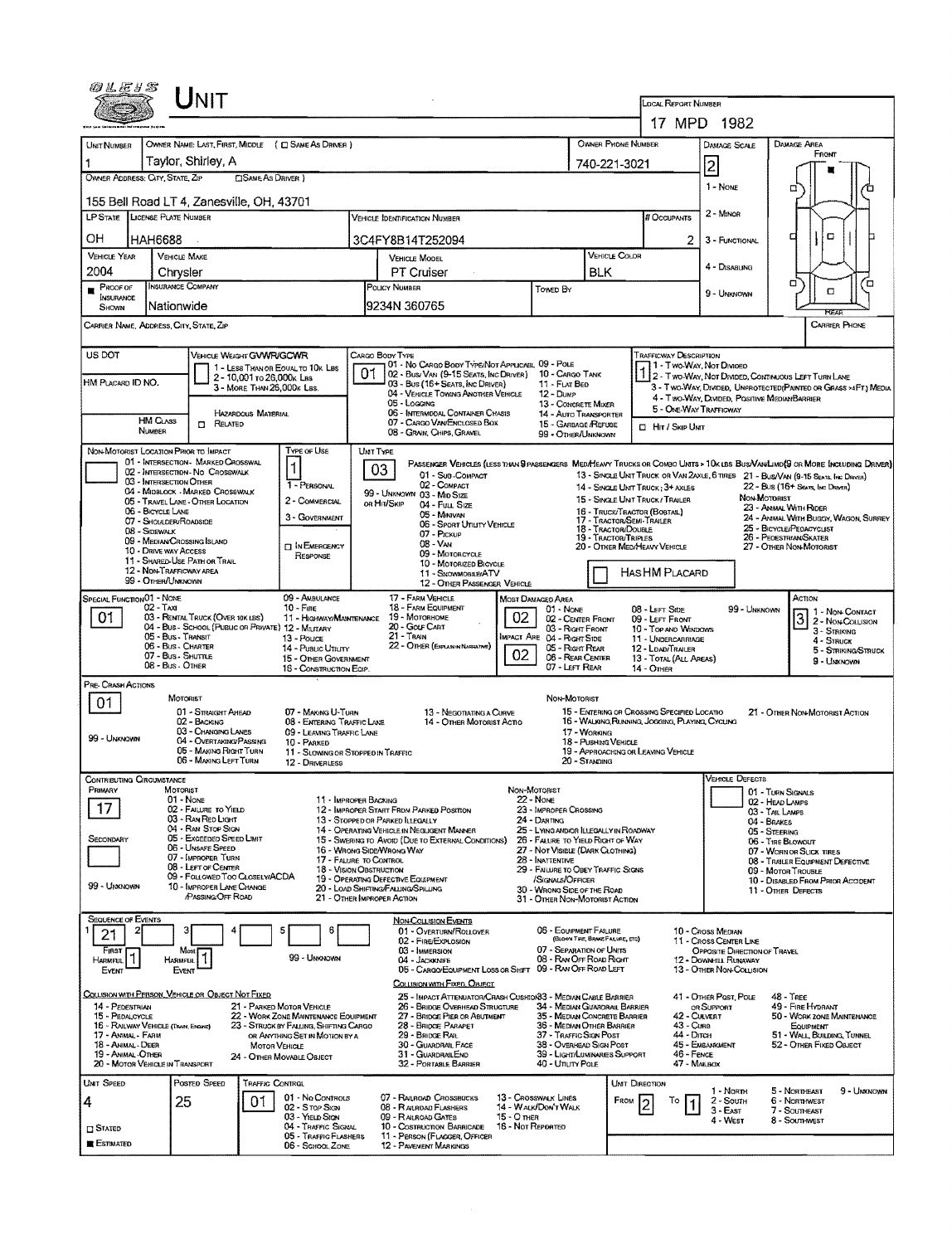| 02E1S                                                                         |                                                | JNIT                                                                     |                            |                                                                                 |           |                 |                                                                                                 |                   |                                                                                     |                   |                                                    |                                                           |                                                        |                                  |                                                                                                                              |  |  |  |
|-------------------------------------------------------------------------------|------------------------------------------------|--------------------------------------------------------------------------|----------------------------|---------------------------------------------------------------------------------|-----------|-----------------|-------------------------------------------------------------------------------------------------|-------------------|-------------------------------------------------------------------------------------|-------------------|----------------------------------------------------|-----------------------------------------------------------|--------------------------------------------------------|----------------------------------|------------------------------------------------------------------------------------------------------------------------------|--|--|--|
|                                                                               |                                                |                                                                          |                            |                                                                                 |           |                 |                                                                                                 |                   |                                                                                     |                   |                                                    | LOCAL REPORT NUMBER                                       | 17 MPD 1982                                            |                                  |                                                                                                                              |  |  |  |
|                                                                               |                                                |                                                                          |                            |                                                                                 |           |                 |                                                                                                 |                   |                                                                                     |                   | OWNER PHONE NUMBER                                 |                                                           |                                                        |                                  |                                                                                                                              |  |  |  |
| UNIT NUMBER                                                                   |                                                | Vankeuren, Traci, L                                                      |                            | OWNER NAME: LAST, FIRST, MIDDLE ( C SAME AS DRIVER )                            |           |                 |                                                                                                 |                   |                                                                                     |                   |                                                    |                                                           | DAMAGE SCALE                                           |                                  | DAMAGE AREA<br>FRONT                                                                                                         |  |  |  |
| 2<br>OWNER ADDRESS: CITY, STATE, ZIP                                          |                                                |                                                                          | <b>CISAME AS DRIVER</b> )  |                                                                                 |           |                 |                                                                                                 |                   |                                                                                     | 2<br>330-231-8114 |                                                    |                                                           |                                                        |                                  | п                                                                                                                            |  |  |  |
| 7309 TR 478, Lakeville, OH, 44638                                             |                                                |                                                                          |                            |                                                                                 |           |                 |                                                                                                 |                   |                                                                                     |                   |                                                    |                                                           | 1 - None                                               |                                  | α                                                                                                                            |  |  |  |
| <b>LP STATE LICENSE PLATE NUMBER</b>                                          |                                                |                                                                          |                            |                                                                                 |           |                 | <b>VEHICLE IDENTIFICATION NUMBER</b>                                                            |                   |                                                                                     |                   |                                                    | # Occupants                                               | 2 - Minon                                              |                                  |                                                                                                                              |  |  |  |
| OΗ                                                                            | GTM4088                                        |                                                                          |                            |                                                                                 |           |                 | JF2GPAKC4G8219712                                                                               |                   |                                                                                     |                   |                                                    | 0                                                         | 3 - FUNCTIONAL                                         |                                  | 0<br>п                                                                                                                       |  |  |  |
| <b>VEHICLE YEAR</b>                                                           |                                                | VEHICLE COLOR<br><b>VEHICLE MAKE</b><br><b>VEHICLE MODEL</b>             |                            |                                                                                 |           |                 |                                                                                                 |                   |                                                                                     |                   |                                                    |                                                           |                                                        |                                  |                                                                                                                              |  |  |  |
| 2016                                                                          | Subaru                                         |                                                                          |                            |                                                                                 |           |                 | FWD - FWD                                                                                       |                   |                                                                                     | GRY               |                                                    |                                                           | 4 - DISABUNG                                           |                                  |                                                                                                                              |  |  |  |
| PROOF OF<br>INSURANCE                                                         | INSURANCE COMPANY                              |                                                                          |                            |                                                                                 |           | POLICY NUMBER   |                                                                                                 |                   | Towed By                                                                            |                   |                                                    |                                                           | 9 - Unknown                                            | α<br>Έ                           |                                                                                                                              |  |  |  |
| SHOWN                                                                         | Granger Ins.                                   |                                                                          |                            |                                                                                 |           | PA3 4007361     |                                                                                                 |                   |                                                                                     |                   |                                                    |                                                           |                                                        |                                  | REAR                                                                                                                         |  |  |  |
| CARRIER NAME, ADDRESS, CITY, STATE, ZIP                                       |                                                |                                                                          |                            |                                                                                 |           |                 |                                                                                                 |                   |                                                                                     |                   |                                                    |                                                           |                                                        |                                  | <b>CARRIER PHONE</b>                                                                                                         |  |  |  |
| US DOT                                                                        |                                                | VEHICLE WEIGHT GVWR/GCWR                                                 |                            |                                                                                 |           | CARGO BODY TYPE | 01 - No CARGO BODY TYPE/NOT APPLICABL 09 - POLE                                                 |                   |                                                                                     |                   |                                                    | <b>TRAFFICWAY DESCRIPTION</b>                             | 1 - Two-Way, Not Divided                               |                                  |                                                                                                                              |  |  |  |
| HM PLACARD ID NO.                                                             |                                                |                                                                          | 2 - 10,001 To 26,000 k Lss | 1 - LESS THAN OR EQUAL TO 10K LBS                                               |           |                 | 02 - Bus/Van (9-15 Seats, Inc Driver)<br>03 - Bus (16+ Seats, Inc Driver)                       |                   | 10 - Cargo Tank<br>11 - FLAT BEO                                                    |                   |                                                    |                                                           |                                                        |                                  | 2 - TWO-WAY, NOT DIVIDED, CONTINUOUS LEFT TURN LANE                                                                          |  |  |  |
|                                                                               |                                                |                                                                          | 3 - MORE THAN 26,000K LBS. |                                                                                 |           |                 | 04 - VEHICLE TOWING ANOTHER VEHICLE<br>05 - Logging                                             |                   | 12 - Dump<br>13 - CONCRETE MIXER                                                    |                   |                                                    |                                                           | 4 - Two-WAY, DIVIDED, POSITIVE MEDIANBARRIER           |                                  | 3 - Two-Way, Divideo, UNPROTECTED (PAINTED OR GRASS >4FT.) MEDIA                                                             |  |  |  |
|                                                                               | HM CLASS                                       | n.<br>RELATED                                                            | HAZARDOUS MATERIAL         |                                                                                 |           |                 | 06 - INTERMODAL CONTAINER CHASIS<br>07 - CARGO VAN/ENCLOSED BOX                                 |                   | 14 - AUTO TRANSPORTER<br>15 - GARBAGE /REFUSE                                       |                   |                                                    |                                                           | 5 - OME-WAY TRAFFICWAY                                 |                                  |                                                                                                                              |  |  |  |
|                                                                               | NUMBER                                         |                                                                          |                            |                                                                                 |           |                 | 08 - GRAIN, CHIPS, GRAVEL                                                                       |                   | 99 - OTHER/UNKNOWN                                                                  |                   |                                                    | <b>I</b> HIT / SKIP UNIT                                  |                                                        |                                  |                                                                                                                              |  |  |  |
| NON-MOTORIST LOCATION PRIOR TO IMPACT                                         |                                                | 01 - INTERSECTION - MARKED CROSSWAL                                      |                            | TYPE OF USE<br>1                                                                | UNIT TYPE |                 |                                                                                                 |                   |                                                                                     |                   |                                                    |                                                           |                                                        |                                  | PASSENGER VEHICLES (LESS THAN 9 PASSENGERS MED/HEAVY TRUCKS OR COMBO UNITS > 10K LBS BUS/VAN/LMO(9 OR MORE INCLUDING DRIVER) |  |  |  |
|                                                                               | 03 - INTERSECTION OTHER                        | 02 - INTERSECTION - NO CROSSWALK                                         |                            | 1 - PERSONAL                                                                    |           | 06              | 01 - Sus-Compact<br>02 - COMPACT                                                                |                   |                                                                                     |                   |                                                    | 14 - SINGLE UNIT TRUCK: 3+ AXLES                          |                                                        |                                  | 13 - SINGLE UNIT TRUCK OR VAN 2AXLE, 6 TIRES 21 - BUS/VAN (9-15 Seats, IND DRIVER)<br>22 - Bus (16+ Seats, Ind Driver)       |  |  |  |
|                                                                               |                                                | 04 - MIDBLOCK - MARKED CROSSWALK<br>05 - TRAVEL LANE - OTHER LOCATION    |                            | 2 - COMMERCIAL                                                                  |           | OR HIT/SKIP     | 99 - UNKNOWN 03 - MID SIZE<br>04 - Full Size                                                    |                   |                                                                                     |                   |                                                    | 15 - SINGLE UNIT TRUCK / TRAILER                          |                                                        | NON-MOTORIST                     | 23 - ANMAL WITH RIDER                                                                                                        |  |  |  |
|                                                                               | 06 - BIOYCLE LANE<br>07 - SHOULDER/ROADSIDE    |                                                                          |                            | 3 - GOVERNMENT                                                                  |           |                 | 05 - Minivan<br>06 - Sport UTIUTY VEHICLE                                                       |                   |                                                                                     |                   | 17 - TRACTOR/SEMI-TRAILER                          | 16 - TRUCK/TRACTOR (BOBTAIL)                              |                                                        |                                  | 24 - ANSMAL WITH BUGGY, WAGON, SURREY                                                                                        |  |  |  |
|                                                                               | $08 -$ Sidewalk<br>09 - MEDIAN CROSSING ISLAND |                                                                          |                            | <b>EIN EMERGENCY</b>                                                            |           |                 | 07 - Pickup<br>$08 - VAN$                                                                       |                   |                                                                                     |                   | 18 - TRACTOR/DOUBLE<br><b>19 - TRACTOR/TRIPLES</b> | 20 - Other MediHeavy Vehicle                              |                                                        |                                  | 25 - BICYCLE/PEDACYCLIST<br>26 - PEDESTRIAN/SKATER                                                                           |  |  |  |
|                                                                               | 10 - DRIVE WAY ACCESS                          | 11 - SHARED-USE PATH OR TRAIL                                            |                            | RESPONSE                                                                        |           |                 | 09 - Motoncycle<br>10 - MOTORIZED BICYCLE                                                       |                   |                                                                                     |                   |                                                    | 27 - OTHER NON-MOTORIST                                   |                                                        |                                  |                                                                                                                              |  |  |  |
|                                                                               | 12 - NON-TRAFFICWAY AREA<br>99 - OTHER/UNKNOWN |                                                                          |                            |                                                                                 |           |                 | 11 - SNOWMOBILE/ATV<br>12 - OTHER PASSENGER VEHICLE                                             |                   |                                                                                     |                   |                                                    | HAS HM PLACARD                                            |                                                        |                                  |                                                                                                                              |  |  |  |
| SPECIAL FUNCTION 01 - NOME                                                    | $02 - T_Ax$                                    |                                                                          |                            | 09 - AMBULANCE<br>$10 - F_{IRE}$                                                |           |                 | 17 - FARM VEHICLE<br>18 - FARM EQUIPMENT                                                        |                   | Most Damaged Area<br>$01 - None$                                                    |                   |                                                    |                                                           |                                                        | 99 - UNKNOWN                     | Аспон                                                                                                                        |  |  |  |
| 01                                                                            |                                                | 03 - RENTAL TRUCK (OVER 10K LBS)                                         |                            | 11 - HIGHWAY/MAINTENANCE<br>04 - BUS - SCHOOL (PUBLIC OR PRIVATE) 12 - MILITARY |           |                 | 19 - Мотовноме<br>20 - Gour Cart                                                                | 06                | 02 - CENTER FRONT<br>03 - Right Front                                               |                   |                                                    | 08 - LEFT SIDE<br>09 - LEFT FRONT                         |                                                        |                                  | 1 - Non-Contact<br>$42 - Non-CALISION$                                                                                       |  |  |  |
|                                                                               | 05 - Bus - Transit<br>06 - Bus - Charter       |                                                                          |                            | 13 - Pouce                                                                      |           | 21 - Tran       | 22 - OTHER (EXPLAN IN NARRATIVE)                                                                |                   | MPACT ARE 04 - RIGHT SIDE                                                           |                   |                                                    | 10 - TOP AND WINDOWS<br>11 - UNDERCARRIAGE                |                                                        |                                  | 3 - STRIKING<br>4 - STRUCK                                                                                                   |  |  |  |
|                                                                               | 07 - Bus - SHUTTLE<br>08 - Bus - OTHER         |                                                                          |                            | 14 - PUBLIC UTILITY<br>15 - OTHER GOVERNMENT<br>16 - CONSTRUCTION EQIP.         |           |                 |                                                                                                 | 06                | 05 - RIGHT REAR<br>06 - REAR CENTER<br>07 - LEFT REAR                               |                   |                                                    | 12 - LOADITRAILER<br>13 - TOTAL (ALL AREAS)<br>14 - OTHER |                                                        |                                  | 5 - STRIKING/STRUCK<br>9 - UNKNOWN                                                                                           |  |  |  |
| Pre- Crash Actions                                                            |                                                |                                                                          |                            |                                                                                 |           |                 |                                                                                                 |                   |                                                                                     |                   |                                                    |                                                           |                                                        |                                  |                                                                                                                              |  |  |  |
| 10                                                                            | MOTORIST                                       |                                                                          |                            |                                                                                 |           |                 |                                                                                                 |                   | NON-MOTORIST                                                                        |                   |                                                    | 15 - ENTERING OR CROSSING SPECIFIED LOCATIO               |                                                        |                                  |                                                                                                                              |  |  |  |
|                                                                               |                                                | 01 - STRAIGHT AHEAD<br>02 - BACKING                                      |                            | 07 - MAKING U-TURN<br>08 - ENTERING TRAFFIC LANE                                |           |                 | 13 - NEGOTIATING A CURVE<br>14 - OTHER MOTORIST ACTIO                                           |                   |                                                                                     |                   |                                                    | 16 - WALKING RUNNING, JOGGING, PLAYING, CYCLING           |                                                        |                                  | 21 - OTHER NON-MOTORIST ACTION                                                                                               |  |  |  |
| 99 - UNKNOWN                                                                  |                                                | 03 - CHANGING LANES<br>04 - OVERTAKING/PASSING<br>05 - MAKING RIGHT TURN |                            | 09 - LEAVING TRAFFIC LANE<br>10 - PARKED                                        |           |                 |                                                                                                 |                   |                                                                                     | 17 - WORKING      | 18 - Pushing Vehicle                               | 19 - APPROACHING OR LEAVING VEHICLE                       |                                                        |                                  |                                                                                                                              |  |  |  |
|                                                                               |                                                | 06 - MAKING LEFT TURN                                                    |                            | 11 - SLOWING OR STOPPED IN TRAFFIC<br>12 - DRIVERLESS                           |           |                 |                                                                                                 |                   |                                                                                     | 20 - Standing     |                                                    |                                                           |                                                        |                                  |                                                                                                                              |  |  |  |
| CONTRIBUTING CIRCUMSTANCE<br>PRIMARY                                          | MOTORIST                                       |                                                                          |                            |                                                                                 |           |                 |                                                                                                 |                   | NON-MOTORIST                                                                        |                   |                                                    |                                                           | <b>VEHICLE DEFECTS</b>                                 | 01 - TURN SIGNALS                |                                                                                                                              |  |  |  |
| 01                                                                            | 01 - None                                      | 02 - FAILURE TO YIELD                                                    |                            | 11 - IMPROPER BACKING                                                           |           |                 | 12 - IMPROPER START FROM PARKED POSITION                                                        |                   | 22 - None<br>23 - IMPROPER CROSSING                                                 |                   |                                                    |                                                           |                                                        | 02 - HEAD LAMPS<br>03 TAIL LAMPS |                                                                                                                              |  |  |  |
|                                                                               |                                                | 03 - RAN RED LIGHT<br>04 - RAN STOP SIGN                                 |                            | 13 - STOPPED OR PARKED ILLEGALLY                                                |           |                 | 14 - OPERATING VEHICLE IN NEGLIGENT MANNER                                                      |                   | 24 - DARTING<br>25 - LYING AND/OR ILLEGALLY IN ROADWAY                              |                   |                                                    |                                                           |                                                        | 04 - BRAKES<br>05 - STEERING     |                                                                                                                              |  |  |  |
| SECONDARY                                                                     |                                                | 05 - Exceeded Speed Limit<br>06 - UNSAFE SPEED                           |                            | 16 - Wrong Side/Wrong Way                                                       |           |                 | 15 - Swering to Avoid (Due to External Conditions)                                              |                   | 26 - FALURE TO YIELD RIGHT OF WAY<br>27 - Not Visible (DARK CLOTHING)               |                   |                                                    |                                                           |                                                        | 06 - TIRE BLOWOUT                | 07 - WORN OR SLICK TIRES                                                                                                     |  |  |  |
|                                                                               |                                                | 07 - IMPROPER TURN<br>08 - LEFT OF CENTER                                |                            | 17 - FALURE TO CONTROL<br>18 - Vision OBSTRUCTION                               |           |                 |                                                                                                 |                   | 28 - INATTENTIVE<br>29 - FAILURE TO OBEY TRAFFIC SIGNS                              |                   |                                                    |                                                           |                                                        |                                  | 08 - TRALER EQUIPMENT DEFECTIVE<br>09 - Motor Trouble                                                                        |  |  |  |
| 99 - Unknown                                                                  |                                                | 09 - FOLLOWED TOO CLOSELY/ACDA<br>10 - IMPROPER LANE CHANGE              |                            |                                                                                 |           |                 | 19 - OPERATING DEFECTIVE EQUIPMENT<br>20 - LOAD SHIFTING/FALLING/SPILLING                       |                   | /SIGNALS/OFFICER<br>30 - Wrong Side of the Road                                     |                   |                                                    |                                                           |                                                        |                                  | 10 - DISABLED FROM PRIOR ACCIDENT<br>11 - Other Defects                                                                      |  |  |  |
|                                                                               |                                                | PASSING OFF ROAD                                                         |                            | 21 - OTHER IMPROPER ACTION                                                      |           |                 |                                                                                                 |                   | 31 - OTHER NON-MOTORIST ACTION                                                      |                   |                                                    |                                                           |                                                        |                                  |                                                                                                                              |  |  |  |
| <b>SEQUENCE OF EVENTS</b><br>2<br>21                                          |                                                |                                                                          |                            | Е                                                                               |           |                 | <b>NON-COLUSION EVENTS</b><br>01 - OVERTURN/ROLLOVER                                            |                   | 06 - EQUIPMENT FAILURE                                                              |                   |                                                    |                                                           | 10 - Cross Median                                      |                                  |                                                                                                                              |  |  |  |
| FIRST                                                                         | Most                                           |                                                                          |                            |                                                                                 |           |                 | 02 - FIRE/EXPLOSION<br>03 - IMMERSION                                                           |                   | 07 - SEPARATION OF UNITS                                                            |                   | (BLOWN TIRE, BRAKE FAILURE, ETC)                   |                                                           | 11 - Cross CENTER LINE<br>OPPOSITE DIRECTION OF TRAVEL |                                  |                                                                                                                              |  |  |  |
| <b>HARMFUL</b><br>EVENT                                                       | <b>HARMFUL</b><br><b>EVENT</b>                 |                                                                          |                            | 99 - Unknown                                                                    |           |                 | 04 - JACKKNIFE<br>05 - CARGO/EQUIPMENT LOSS OR SHIFT 09 - RAN OFF ROAD LEFT                     |                   | 08 - RAN OPT ROAD RIGHT                                                             |                   |                                                    |                                                           | 12 - DOWNHILL RUNAWAY<br>13 - OTHER NON-COLLISION      |                                  |                                                                                                                              |  |  |  |
| COLLISION WITH PERSON, VEHICLE OR OBJECT NOT FIXED                            |                                                |                                                                          |                            |                                                                                 |           |                 | COLLISION WITH FIXED, OBJECT                                                                    |                   |                                                                                     |                   |                                                    |                                                           |                                                        |                                  |                                                                                                                              |  |  |  |
| 14 - PEDESTRIAN                                                               |                                                |                                                                          |                            | 21 - PARKED MOTOR VEHICLE                                                       |           |                 | 25 - IMPACT ATTENUATOR/CRASH CUSHION33 - MEDIAN CABLE BARRIER<br>26 - BRIDGE OVERHEAD STRUCTURE |                   | 34 - MEDIAN GUARDRAIL BARRIER                                                       |                   |                                                    |                                                           | 41 - OTHER POST, POLE<br>OR SUPPORT<br>42 - CULVERT    |                                  | $48 - T$ REE<br>49 - FIRE HYDRANT                                                                                            |  |  |  |
| 15 - PEDALCYCLE<br>16 - RAILWAY VEHICLE (TRAIN, ENGINE)<br>17 - Animal - Farm |                                                |                                                                          |                            | 22 - WORK ZONE MAINTENANCE EQUIPMENT<br>23 - STRUCK BY FALLING, SHIFTING CARGO  |           |                 | 27 - BRIDGE PIER OR ABUTMENT<br>28 - BRIDGE PARAPET<br>29 - BRIDGE RAIL                         |                   | 35 - MEDIAN CONCRETE BARRIER<br>36 - MEDIAN OTHER BARRIER<br>37 - TRAFFIC SIGN POST |                   |                                                    | 43 - Cure<br>44 - Олтон                                   |                                                        |                                  | 50 - WORK ZONE MAINTENANCE<br>EQUIPMENT<br>51 - WALL, BUILDING, TUNNEL                                                       |  |  |  |
| 18 - Animal - Deer<br>19 - AMMAL-OTHER                                        |                                                |                                                                          | MOTOR VEHICLE              | OR ANYTHING SET IN MOTION BY A                                                  |           |                 | 30 - GUARDRAIL FACE<br>31 - GUARDRALEND                                                         |                   | 38 - Overhead Sign Post<br>39 - LIGHT/LUMINARIES SUPPORT                            |                   |                                                    | 46 - FENCE                                                | 45 - EMBANKMENT                                        |                                  | 52 - OTHER FIXED OBJECT                                                                                                      |  |  |  |
| 20 - MOTOR VEHICLE IN TRANSPORT                                               |                                                |                                                                          |                            | 24 - OTHER MOVABLE OBJECT                                                       |           |                 | 32 - PORTABLE BARRIER                                                                           |                   | 40 - Unury Pous                                                                     |                   |                                                    | 47 - MAILBOX                                              |                                                        |                                  |                                                                                                                              |  |  |  |
| UMIT SPEED                                                                    |                                                | POSTED SPEED                                                             | TRAFFIC CONTROL            |                                                                                 |           |                 |                                                                                                 |                   |                                                                                     |                   | <b>UMT DIRECTION</b>                               |                                                           | 1 - North                                              |                                  | 9 - UNKNOWN<br>5 - NORTHEAST                                                                                                 |  |  |  |
| 0                                                                             | 25                                             |                                                                          | 01                         | 01 - No CONTROLS<br>02 - S TOP StGN<br>03 - Yieup Sign                          |           |                 | 07 - RAILROAD CROSSBUCKS<br>08 - RAILROAD FLASHERS<br>09 - RAILROAD GATES                       | 15 - О тнев       | 13 - CROSSWALK LINES<br>14 - WALK/DON'T WALK                                        |                   | FROM                                               | То                                                        | 2 - South<br>$3 - EAST$                                |                                  | 6 - NORTHWEST<br>7 - SOUTHEAST                                                                                               |  |  |  |
| $\Box$ Stated                                                                 |                                                |                                                                          |                            | 04 - TRAFFIC SIGNAL<br>05 - Traffic Flashers                                    |           |                 | 10 - Costruction Barricade<br>11 - PERSON (FLAGGER, OFFICER                                     | 16 - Not Reported |                                                                                     |                   |                                                    |                                                           | 4 - WEST                                               |                                  | 8 - SOUTHMEST                                                                                                                |  |  |  |
| <b>E</b> Estimated                                                            |                                                |                                                                          |                            | 06 - School Zone                                                                |           |                 | 12 - PAVEMENT MARKINGS                                                                          |                   |                                                                                     |                   |                                                    |                                                           |                                                        |                                  |                                                                                                                              |  |  |  |